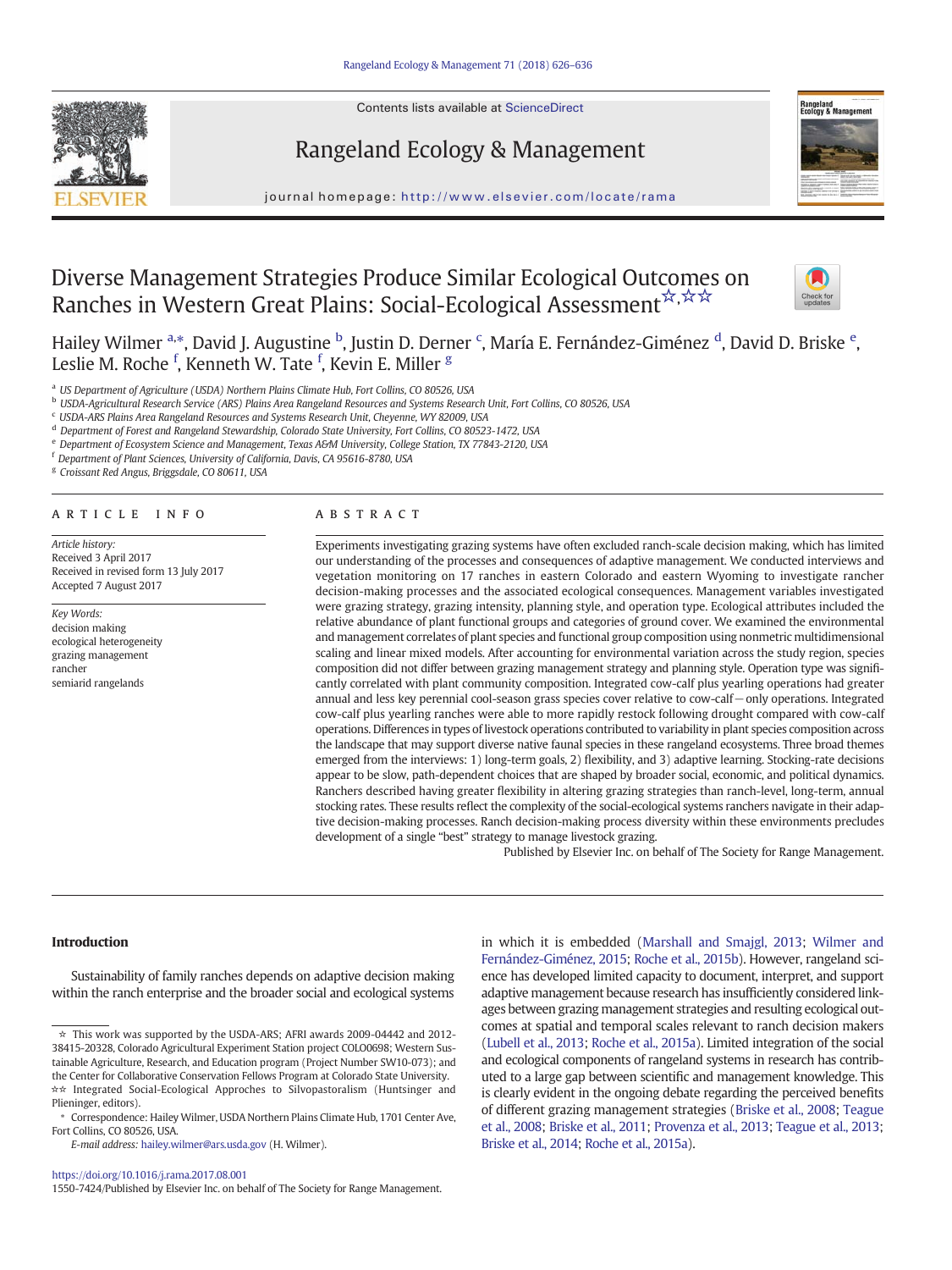Social scientists recognize that grazing management is not driven entirely by vegetation and livestock production variables commonly examined in grazing experiments ([Roche et al., 2015a](#page-10-0)). Instead, rancher decision-making takes into account complex, context-specific socialecological interactions, often addressing both financial and ecological objectives, and relies upon multiple forms of rangeland management knowledge at broad spatial and temporal scales [\(Brunson and Burritt,](#page-9-0) [2009;](#page-9-0) [Budd and Thorpe, 2009](#page-9-0); [Ellis, 2013](#page-9-0); [Hruska et al., 2017](#page-9-0); [Roche](#page-10-0) [et al., 2015a](#page-10-0); [Roche et al., 2015b;](#page-10-0) [Wilmer and Fernández-Giménez,](#page-10-0) [2015](#page-10-0)). Stocking rate decisions are particularly complex, and are expected to pose continued economic challenges for ranchers adapting to increasingly variable climatic conditions across the Great Plains of North America [\(Hamilton et al., 2016;](#page-9-0) [Mu et al., 2013](#page-10-0); [Joyce et al., 2013;](#page-9-0) [Polley](#page-10-0) [et al., 2013](#page-10-0); [Ritten et al., 2010;](#page-10-0) [Torell, 2010](#page-10-0)). Although considerable research exists on the financial and ecological implications of stocking rate and grazing intensity [\(Bement, 1969](#page-9-0); [Derner et al., 2008](#page-9-0); [Dunn et al.,](#page-9-0) [2010;](#page-9-0) [Hart et al., 1988](#page-9-0); [Holechek, 1988;](#page-9-0) [Mu et al., 2013](#page-10-0); [Reeves et al.,](#page-10-0) [2015\)](#page-10-0) our understanding of on-ranch grazing decision-making is less well developed ([Rowe et al., 2001;](#page-10-0) [Grissom and Steffens, 2013;](#page-9-0) [Kachergis et al., 2014\)](#page-9-0). Additionally, rangeland scientists recognize that the ecological outcomes of livestock grazing often manifest over time scales of one to several decades, though traditional grazing management experiments rarely occur at these time scales ([Milchunas](#page-10-0) [et al., 1994](#page-10-0); [Porensky et al., 2016;](#page-10-0) [Sanderson et al., 2016](#page-10-0); [Augustine](#page-9-0) [et al., 2017](#page-9-0)).

[Lubell et al. \(2013\)](#page-10-0) proposed a theoretical framework to link social and ecological relationships in rangeland systems. It theorizes that adaptive feedbacks between social and ecological processes across multiple spatial and temporal scales are influenced by a rancher decision maker's goals, capacity, values, beliefs, and access to information through social networks while he or she learns and adapts to both social and ecological dynamics (Fig. 1). However, the hypothesized relationships in this framework, particularly between grazing management strategies and the resultant ecological outcomes, remain to be tested on working ranches ([Roche et al., 2015a\)](#page-10-0).

Here, we evaluate and refine the [Lubell et al. \(2013\)](#page-10-0) conceptual framework for ranch-scale social-ecological interactions. Specifically, we 1) test the links between rancher decision making and ecological outcomes ([Holling and Gunderson, 2002;](#page-9-0) [Marshall and Smajgl, 2013](#page-10-0)); 2) elucidate ranch adaptive decision-making processes through qualitative interviews ([Sayre, 2004](#page-10-0)); and 3) discuss the implications of the identified decision-making processes to the larger grazing systems debate (see earlier). We evaluated the conceptual framework using a combination of rancher interviews and vegetation monitoring (plant species



Figure 1. Conceptual framework. [Lubell et al.](#page-10-0)'s (2013) theoretical framework for ranch decision-making hypothesizes links between individual ranch management decisions, management outcomes and broader social-ecological dynamics.

and functional group composition) for 17 ranches in eastern Colorado and eastern Wyoming.

# Methods

# Study Area

We conducted our study in the western North American Great Plains, where plant species and functional group composition are important indicators of rangeland biodiversity, hydrologic function, and productivity and are influenced by grazing management, environmental variability, and evolutionary history of grazing [\(Milchunas et al.,](#page-10-0) [1989](#page-10-0)). Furthermore, vegetation composition influences livestock weight gains ([Derner et al., 2008](#page-9-0)) and economic returns for ranchers [\(Manley et al., 1997;](#page-10-0) [Hart and Ashby, 1998;](#page-9-0) [Dunn et al., 2010](#page-9-0)). Biophysical drivers of plant species composition include spring precipitation [\(Lauenroth and Sala, 1992\)](#page-9-0), catena position, soil texture, and temperature [\(Epstein et al., 1997](#page-9-0)). Within this biophysical setting, stocking rate experiments have clearly shown that season-long heavy-grazing intensity induces slow, continuous, and directional changes in vegetation composition via replacement of cool-season perennial grasses with less productive warm-season perennial grass species [\(Milchunas](#page-10-0) [et al., 1994;](#page-10-0) [Hart and Ashby, 1998](#page-9-0); [Derner and Hart, 2007;](#page-9-0) [Porensky](#page-10-0) [et al., 2016](#page-10-0)) and moderate increases in bare ground ([Augustine et al.,](#page-9-0) [2012](#page-9-0)). Also, heavy grazing reduces the ability of cool-season perennial grasses to respond to precipitation variability [\(Irisarri et al., 2016\)](#page-9-0).

The study area is characterized by a north-south gradient in mean annual temperature ( $7-11^{\circ}$ C) and a west-east gradient in mean annual precipitation (339−460 mm) [\(Fig. 2](#page-2-0)). Native plant communities within this region are dominated by warm-season shortgrasses (primarily Bouteloua gracilis and Bouteloua dactyloides), cool-season midgrasses (Pascopyrum smithii, Hesperostipa comata), and coolseason sedges (Carex spp.), with increasing dominance of cool-season gramminoids in the northern, cooler portion of the study area and dominance of warm-season shortgrasses in the southern, warmer portion [\(Lauenroth et al., 1999;](#page-9-0) [Lauenroth and Burke, 2008\)](#page-9-0).

Our sampling approach identified individual ranches in our study area and then categorized ranches on the basis of an analysis of their self-reported, ranch-scale management practices of all land they managed in some manner (deeded, leased, and government permits). Ranches with similar management practices were grouped together, and ecological monitoring data were statistically compared across groups of ranches. We studied 17 beef cattle ranches distributed across a latitudinal gradient ranging from approximately 39.882 to 42.821°N and from  $-102.150$  to  $-105.217$ °W, with seven ranches in Wyoming and 10 in Colorado. All were family-owned cow-calf or cow-calf plus yearling ranches. Potential ranch participants were identified through network sampling from the ranching community known to the research team and their agricultural networks [\(Noy, 2008](#page-10-0)). This case selection technique follows replicate, not sampling, logic and seeks to identify groups of ranchers with similar qualities, not to sample across a distribution of a specific population. Network sampling is often used in case study and qualitative social research to identify multiple cases that will provide insight into a specific phenomenon and to aid in theory development, and it is not meant to provide a random sample of cases for statistical generalization across a population ([Yin, 2013](#page-10-0)).

# Social and Management Data Collection

We used repeated, semistructured ethnographic interviews to identify themes in rancher decision-making processes at time scales that encompass ranchers' lifetimes and multigenerational planning horizons. These data also allowed us to identify specific management practices in place for 10 yr or more that we could use to compare ecological conditions across groups of ranches that shared the same practices. [Figure 3](#page-2-0) provides a summary of the methods, including data collection and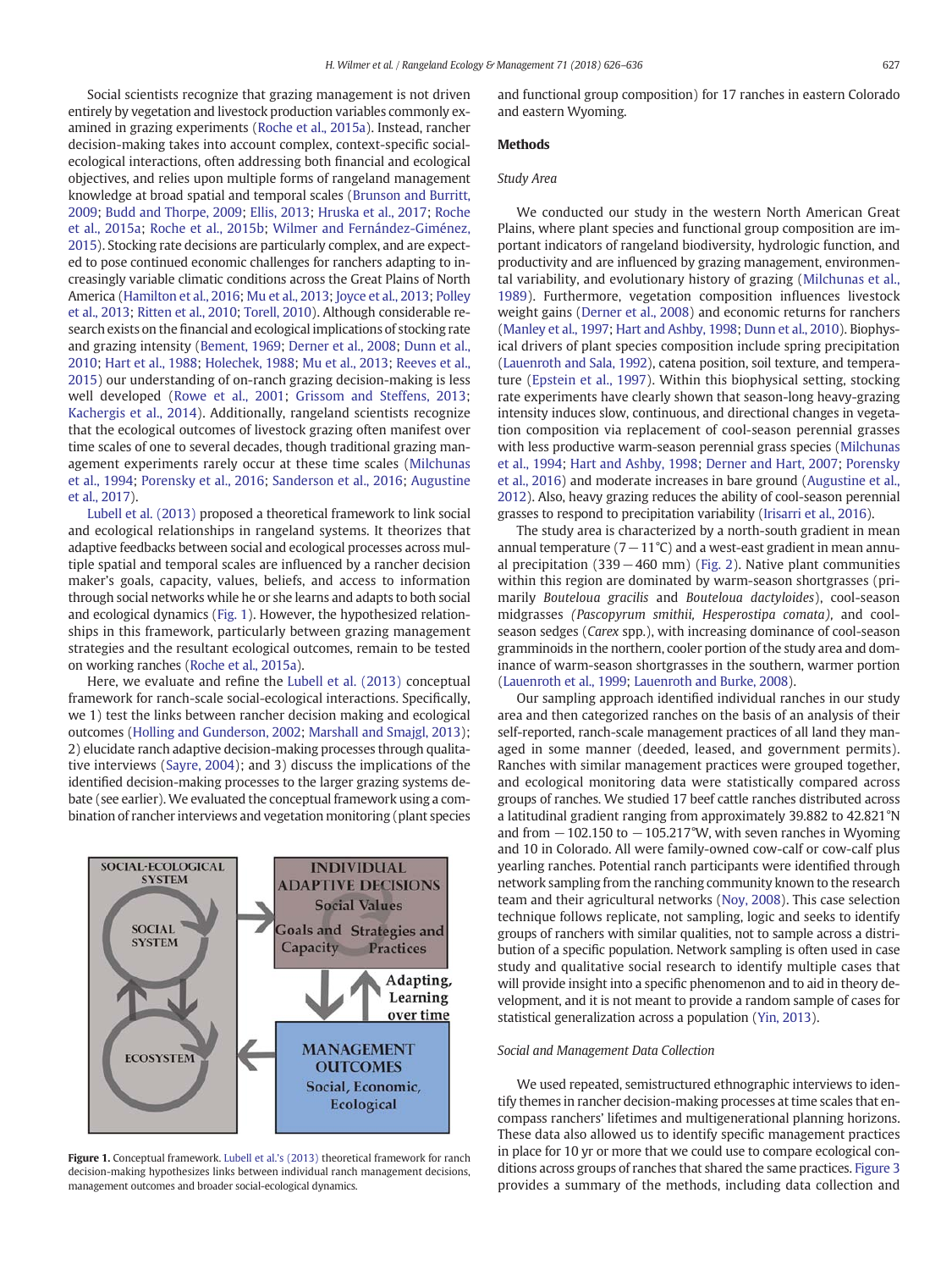<span id="page-2-0"></span>

Figure 2. Study area. We selected 17 beef cattle operations distributed across a latitudinal gradient in the North American Great Plains characterized by a north-south gradient in mean annual temperature and a west-east gradient in mean annual precipitation. Ranch locations are confidential.

analysis. We conducted and audio recorded initial interviews on nine ranches in 2012 and added eight ranches in 2014. We conducted follow-up interviews each summer from 2014 to 2016. Initial semistructured interviews focused on questions about ranch operation

structure, goals, criteria for success, grazing management strategies, and annual decision-making triggers. These interviews included discussion of a ranch map, when available. In subsequent interviews, ranchers were asked to describe major changes in their grazing management and

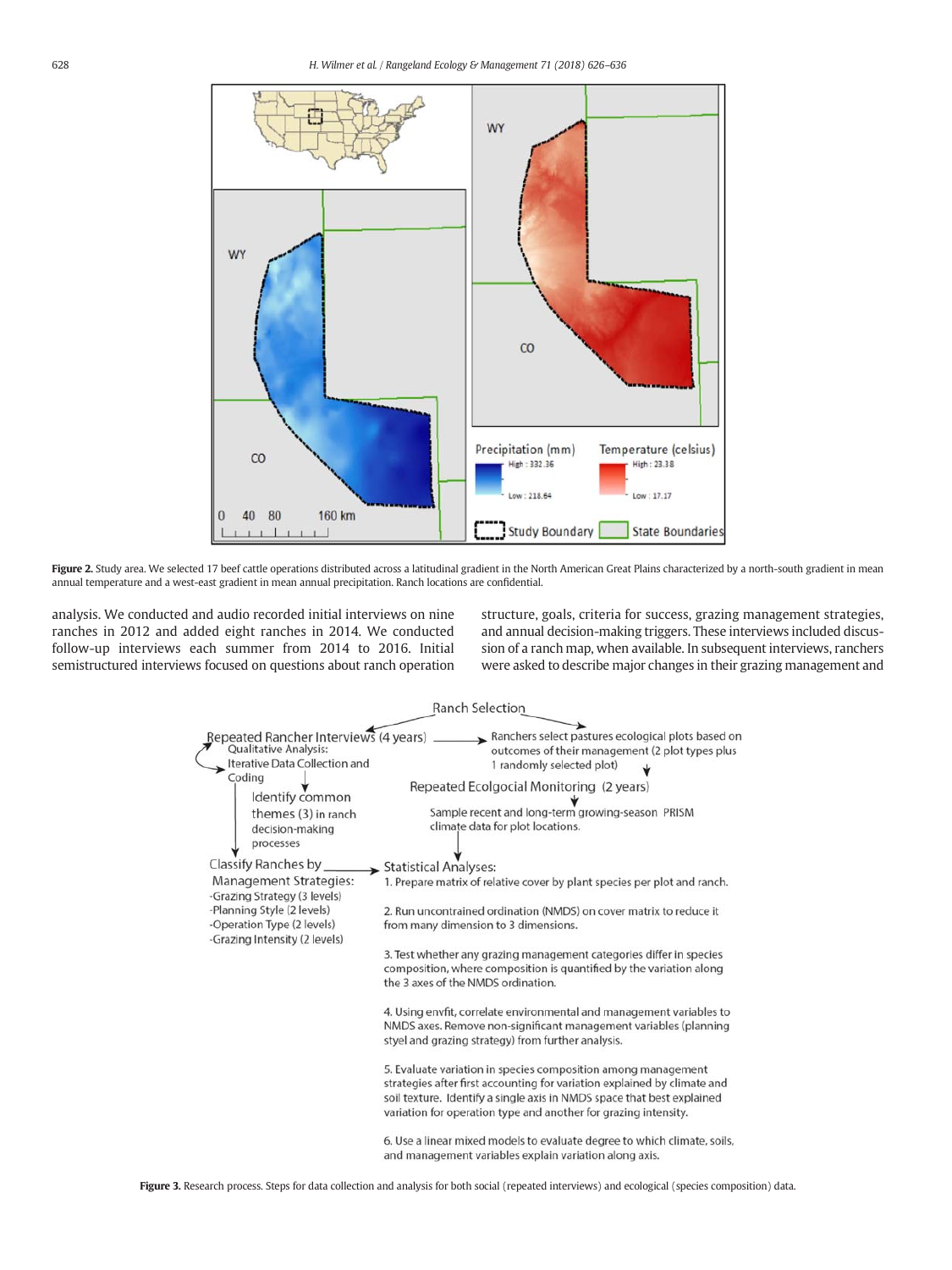other decisions on the ranch, as well as to describe their perspectives of social, economic, and ecological outcomes of those decisions relative to fluxes in market, climatic, and social change. These questions were intended to illicit a better understanding of ranchers' adaptive decision making using an ethnographic approach.

Interviews were conducted on the ranches, with the exception of two phone interviews. A total of 30 ranchers were interviewed (17 men, 13 women), representing the 17 ranches. All members of ranching families were invited to participate. Interviews involved one to five people, ages from mid-20s to mid-80s, two generations in four cases (including couples and their children in three cases and a father/daughter ranching team), couples in five cases, and individual primary decision makers in seven cases (five men and two women). All interviewees were white. Ranchers who participated in the study for 3 yr were offered a cash honorarium in 2016. This study was approved by Colorado State University IRB protocol 12-3381H, and participation in the study was confidential.

### Ecological Data Collection

We developed a protocol to monitor three locations (plots) on each ranch. Ranchers agreed to give us limited access to their pastures and monitoring data, and our team attempted to limit inconvenience to ranchers, who sometimes accompanied us in monitoring. Ranchers helped to identify two pastures on their ranches that they wanted monitored: one that represented best outcomes of their management and another that had the most improvement possibility for forage production from the rancher's perspective. A plot was established within a representative area of both pastures identified by individual ranchers. Researchers identified a third, randomly selected pasture and randomly placed a plot within it. Subsequent analysis found no statistical differences in species composition between rancher-selected and randomly selected plots within a ranch. In 2014 and 2015, we measured basal cover of plant species, litter, moss/lichen, biological soil crust, and abiotic attributes (soil, rock, and dung) using the line-point intercept method [\(Godínez-Alvarez et al., 2009\)](#page-9-0) with measurements (see Supplemental Material A, available online at [https://doi.org/10.1016/j.rama.2017.08.001](http://dx.doi.org/10.1016/j.rama.2017.08.001)) taken every 0.91 m along two, 50-m transects on each plot following a modified NRCS Natural Resources Inventory protocol [\(US Department of](#page-10-0) [Agriculture, 2011\)](#page-10-0).

Soil cores were collected at 0- to 10-cm depth and 10- to 20-cm depth (10.19-cm diameter) at each plot, and clay content was determined with the hydrometer method [\(Bouyoucos, 1962\)](#page-9-0). Using latitude and longitude coordinates from the center of each plot, we obtained long-term precipitation and mean temperature data for the growing season months (April−August) from the Parameter-elevation Relationships on Independent Slopes Model ([PRISM, 2004; Daly et al.,](#page-10-0) [2008](#page-10-0)) 30-yr normal product (1981−2010) at 800-m resolution. Spring precipitation (April−May) proportion was calculated from the total growing season (April−August) precipitation. We derived elevation, slope, and aspect from 1 arc-sec resolution ASTER global digital elevation models [\(NASA JPL, 2009](#page-10-0)).

#### Data Analysis

#### Rancher Interviews

We used an iterative qualitative coding process to identify core themes in rancher decision making and categorize individual ranches by management strategies ([Gibson and Brown, 2009\)](#page-9-0). This included reading and rereading interviews, as well as identifying and classifying ranchers in terms of their actions, beliefs, and interpretations of ranching. To do this, we sorted qualitative data and interpretive notes into a priori and emergent codes and sorted codes into major themes using a computer spreadsheet. These codes included descriptions of grazing management decisions, major changes on the ranch, sources of and barriers to flexibility, and management goals. The themes were

concepts identified in each of the 17 cases that brought meaningful context to the relationships among manager goals, social values, and learning and adaptation over time as hypothesized by [Lubell et al. \(2013\).](#page-10-0)

To ensure the validity of the qualitative data, we had prolonged engagement with the data and conducted member checking by gathering feedback on our initial findings with rancher participants at subsequent interviews [\(Lincoln and Guba, 1986\)](#page-9-0). We also conducted peer debriefing with three researchers who were not involved in the study. Peer debriefing is similar to an initial peer review, where qualitative researchers present memos and initial findings to other researchers to cross-check their interpretations. We also collaborated with a rancher (coauthor Kevin Miller) who interpreted how the three themes applied to his ranch decision making. We maintained a data audit trail, including clear documentation of raw data and descriptions of decisions about data reduction and synthesis, and triangulation of the data with researcher field notes and documents, including rancher-conducted research and monitoring results, provided by ranchers ([Lincoln and](#page-9-0) [Guba, 1986](#page-9-0); [Creswell, 2012](#page-9-0)). The qualitative research tradition recognizes that the subjective positions of different researchers may lead to different interpretations of the same data and calls for researchers to reflect on how their positionality may have influenced their results—a practice known as reflexivity ([Lincoln and Guba, 1986](#page-9-0); [Creswell,](#page-9-0) [2012\)](#page-9-0). In this study, the lead author reflected on her own position through audio journaling and writing ([Wilmer, 2016](#page-10-0)).

#### Ranch Management Variables

Using the interview data, we classified each ranch according to grazing strategy, planning style, grazing intensity, and operational type on the basis of ranchers' reported management during the past decade. Three grazing strategies (extensive, moderate, and intensive) were assigned on the basis of 1) few pastures, long grazing duration—weeks to months (extensive); 2) many pastures, moderate grazing duration many weeks (moderate); and 3) many pastures, shorter grazing duration—days to weeks (intensive) [\(Roche et al., 2015a\)](#page-10-0). Planning style (two levels) was assigned to each ranch according to the extent to which managers engaged in explicit or tacit grazing management planning. Explicit planning involved development and reevaluation of goals, overt grazing planning, record keeping, and adjustment of grazing management practices between and within years based on documented events or new information. Tacit management planning included unwritten or unspoken traditions, lack of documentation of grazing planning or records, and adjustments to management without documented rationale. Ranches were assigned to either high or low grazing intensity on the basis of being above or below, respectively, the study-wide mean of rancherreported maximum land base (10 ha) managed to support an animal unit equivalent year-round (excluding irrigated cropland). Operation type for each ranch was classified as either a cow-calf – only operation or a cow-calf−plus yearling operation based on activities over the past decade. Operations were categorized as cow-calf only if they kept their own replacement heifers but did not keep other yearlings for outside sale. We did not sample yearling-only ranches.

#### Ecological Variables

We calculated species composition by averaging 2014 and 2015 basal cover data for each plot and relativizing to total plant basal cover. We removed rare species occurring on  $\leq 5\%$  of plots, checked for outliers based on a nearest-neighbor criterion using the R library 'dave' [\(McCune et al., 2002](#page-10-0); [Wildi, 2010](#page-10-0)), and transformed the relative species cover data to down-weight dominant species. We performed all ecological data transformations and analyses in R ([R Core Team,](#page-10-0) [2016\)](#page-10-0). We derived rangeland functional group data from untransformed basal cover (including rare species) relativized to total cover by plants and nonbiological cover types. On the basis of growth habit, photosynthetic pathway, and palatability, we categorized all recorded plants into the following functional groups: shrubs/subshrubs, palatable cool-season perennial grasses, unpalatable cool-season perennial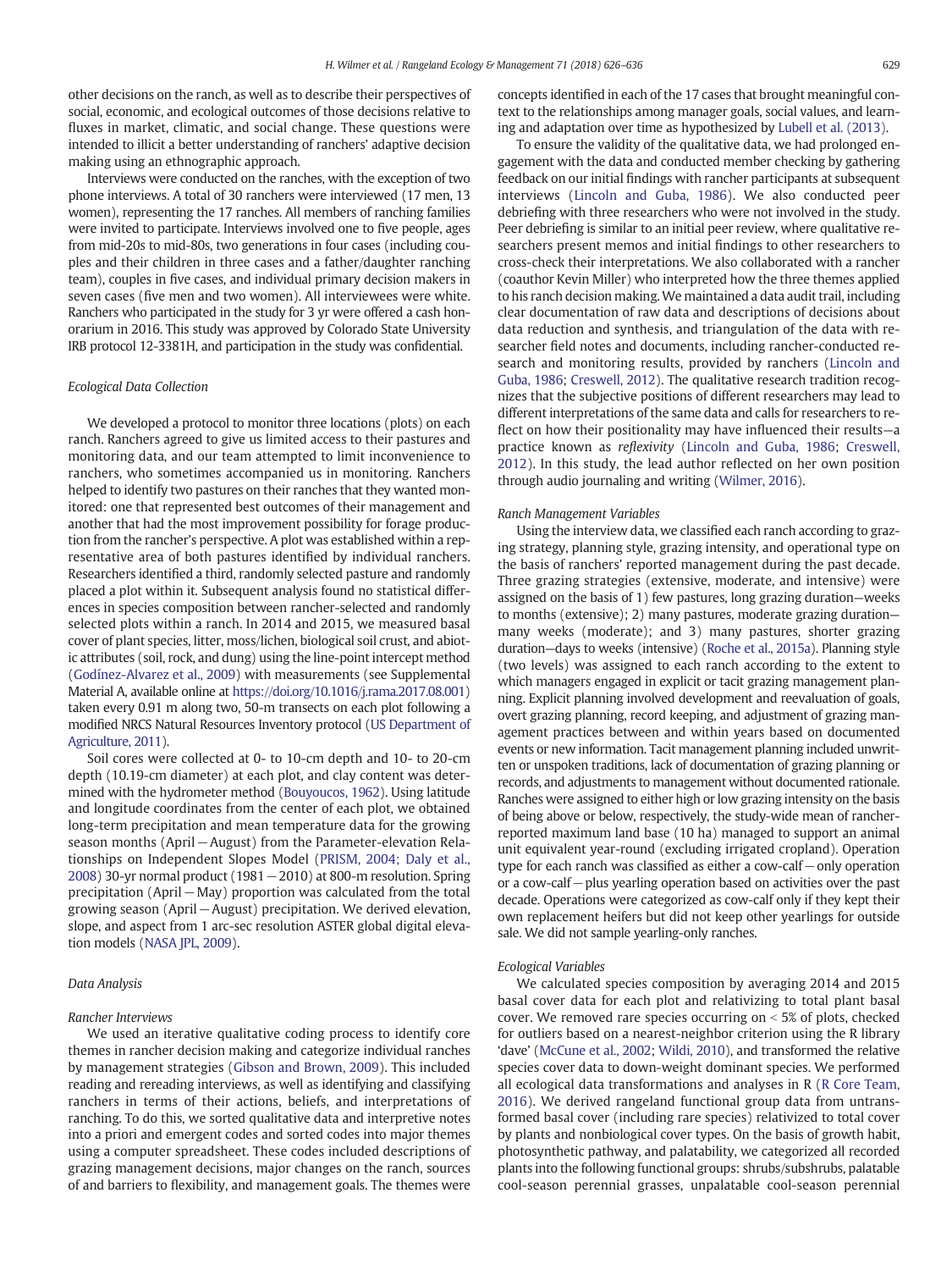# <span id="page-4-0"></span>Box 1

Rancher interpretation of themes. Kevin Miller, a Colorado rancher, describes how the three themes of rancher decision making relate to his cow/calf plus yearling (seed stock) operation. Miller, 44, is an explicit grazing planner who runs the operation with his wife, in-laws, and two hired hands. In our study, this ranch is classified as a high-grazing intensity ranch, under an intensive grazing strategy.

#### Rancher's Perspective on Grazing Management

#### by Kevin Miller, Croissant Red Angus, Briggsdale, CO

#### Theme 1: Long-term goals

Our family operation began in 1996 with a holistic view of resource management, and with the goal of leaving the resources in better condition for thenextgeneration.We achieve this goalby analyzing theneedsof thecomponents of the ranch andleveraginginteractions to achieve greater operational success.Our approachis not just about each pastureimproving;it's about the entire systemimproving.At the end of theday, the grass root source is basically our factory. There's always improvements that we can make within our factory to make things more efficient and better.

#### Theme 2: Flexibility

Progress toward our goals has been slow and is greatly influenced by precipitation patterns. These patterns are reflected in our grazing records, which show changes in stocking rates from year to year. Our philosophy is never tomanage to the extreme, but tomanage to just below themidline on our stocking rate. In those really dry years, it's hard to find enough grazing for the cows we have, but in the really wet years extra grass may go to seed and we can use the forage later. For drought management, we have increased our forage base by adding acreage to the ranch.We also destock in drought by reducing our animal numbers and weaning early, and we use grassbanked pastures. Our grazing system allows flexibility to manage grazing duration and rest in a pasture, and to graze pastures at different times across years. Originally the ranch had 12 pastures. We subdivided these into 52 smaller pastures and have spent years developing reliable water system using pressure tanks from wells and solar pumps. This strategy minimizes the labor required to check and move cows in the many breeding groups that make up our complex breeding system.

# Theme 3: Adaptive learning

Ranching traditions offer a good starting point tolearn from.We pull the good points from tradition andleave thebad points behind. In a business sense, we move at a much faster pace than previous generations had to. As a resourcemanager, I am responsible formaking sure that all facets of the business work together. That becomes challenging as you look at rates of change in various parts of the business, each component moves differently. Our initial phase of developing infrastructure (fence and water systems) and our grazing rotation is plateauing.We are nowworking on smaller land purchases, wildlife fencing, and developing new relationships with our customers. Our goals have not changed but will continually be modified as we learn more from the information we gather. Strides toward success have been challenging. Every decision we make involves going through thecost-benefit analysis.We analyzedata beforewestepoff todo somethingnew,inhopesofmakingbetterdecisionsin the future.

grasses, shortgrass (Bouteloua) species, other warm-season perennial grasses, annual grasses, annual forbs, and perennial forbs. Bare ground, dead plants, litter, moss/lichen, biological soil crust, rocks, and dung were also classified as groups.

#### Linking Ranch Decision Making and Ecological Data

To interpret the influence of environmental drivers and management categories on rangeland species composition, we first performed a Non-metric Multi-Dimensional Scaling (NMDS) ordination using the Bray-Curtis dissimilarity [\(Kruskal, 1964](#page-9-0)) of the log-transformed cover data. We chose NMDS, a nonparametric, unconstrained ordination technique, because of the method's ability to handle nonlinear species responses to environmental gradients [\(McCune et al., 2002](#page-10-0); [Oksanen](#page-10-0) [et al., 2016](#page-10-0)). We ran NMDS for one through six dimensions and selected the optimal number by examining the stress versus dimensionality for each solution [\(McCune et al., 2002\)](#page-10-0).

To test whether management strategies differed in species composition, we used the function 'envfit' (permutations=999). This function allowed us to correlate management categories and environmental variables with NMDS axes and displayed scaled significant ( $P < 0.05$ ) environmental variables as vectors on the ordination plots (see Supplemental Material B, available online at [https://doi.org/10.1016/j.rama.2017.08.001\)](http://dx.doi.org/10.1016/j.rama.2017.08.001). Management variables that were not significantly correlated with the NMDS ordination were excluded from further analysis. To understand the relationship between NMDS axes and strategies, while accounting for environmental variables, we first rotated the NMDS ordination with the first dimension parallel to significant management strategies so that the first axis explained the most variation in the data correlating to each strategy (we conducted one rotation for grazing intensity and another for operation type). We then extracted the site scores for the respective rotated axes.

We fit linear mixed models (LMMs) using the lme4 package in R ([Bates et al., 2015](#page-9-0)) to predict the site scores on each rotated NMDS axis. LMMs allowed us to evaluate site scores along the rotated axis as an indicator of species composition in reduced dimensional space by accounting for the environmental variation on each ranch. We used Akaike Information Criteria (AIC) to select the final models. For the scores extracted from the NMDS axis rotated parallel with grazing intensity, the final model fixed effects included soil clay content, grazing intensity, total growing season precipitation, and mean growing season temperature, and ranch was the random effect [\(Table 2](#page-8-0)). For the scores extracted from the NMDS axis rotated parallel with operation type, the final model fixed effects were aspect, soil clay content, spring precipitation, operation type, and slope, and ranch was a random effect [\(Table 3\)](#page-8-0). Finally, to understand the differences between management strategies in rangeland functional group composition (based on vegetation functional groups and nonbiological cover), we used similarity percentage analysis via the "simper" function in the vegan R library ([Oksanen et al., 2016](#page-10-0)) to calculate the overall contribution of rangeland functional groups to the Bray-Curtis dissimilarity of plots in different management groups.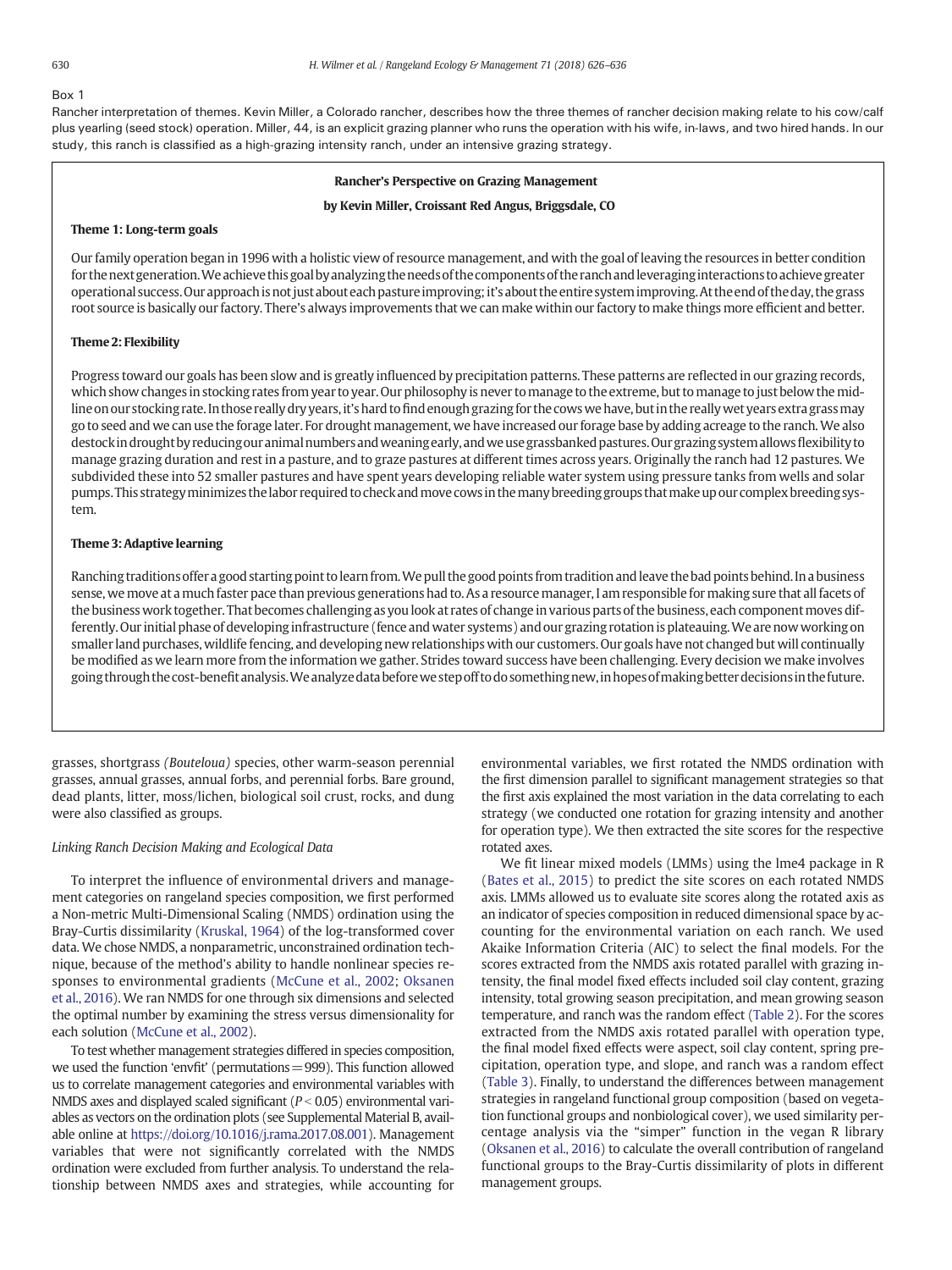### <span id="page-5-0"></span>**Results**

#### Common Themes in Grazing Management Decision Making

Below we describe the three major themes we developed from interviews with 30 ranchers on 17 case study ranches: 1) long-term goals, 2) flexibility, and 3) adaptive learning. We describe each theme and provide illustrative examples from the qualitative data below. Coauthor rancher Kevin Miller further describes his interpretation and application of these three themes in [Box 1.](#page-4-0)

#### Theme 1: Long-Term Goals

Ranchers chose grazing management strategies that they believed supported an overall goal to maintain their ranching operations, both economically and ecologically, over their lifetime and often for multiple generations. For example, a rancher from Wyoming described his ranching goal to steward the land and business for years to come: "There's just something to stewardship that says you save the ranch for future generations". He described a conceptual link between his ranch's operational structure, selection of strategies and practices, and goal for long-term stewardship. This rancher indicated that his grazing management strategies supported the slow, continuous improvement of ranch profitability over his lifetime as measured by the shrinking proportion of calf sales that went to loan payments. This theme was expressed in interviews across ranches in this study, with two exceptions. One ranch couple indicated that they were willing to seek out other professions if their quality of life or ranch profitability objectives were not met and that they did not expect their children to take over the ranch. Another rancher focused on shorter time horizons than others because he doubted that ranching would be a viable livelihood "in 50 years" (or in his grandchildren's lifetime) due to continued declines in ranch profitability and increased public pressure to remove public lands grazing programs.

#### Theme 2: Flexibility

Ranchers indicated that they chose strategies they perceived would create flexibility and limit risk exposure in highly localized ecological and ranch infrastructure contexts and under highly variable climatic and market conditions. Across the 17 study ranches, ranchers described diverse perspectives on the best ways to promote management flexibility. Ranchers employing moderate and intensive grazing strategies generally emphasized decisions that increased their control of grazing processes over space and time. In contrast, those using extensive grazing strategies generally emphasized the importance of adapting to uncertain weather, market, and ecological conditions. Ranchers in Wyoming generally emphasized building flexibility through their use of heterogeneous landscapes at different times of year, as well as hay production and storage, while Colorado ranchers emphasized greater dependence on croplands, feedlot enterprises, and diverse income streams.

Flexibility in grazing season stocking-rate decision making was especially important in dry years with reduced forage availability. Ranchers maintained this flexibility in many ways. For example, a Wyoming couple (Rancher A = husband, Rancher B = wife) described their decisionmaking and learning processes during 3 dry yr in 2002, 2004, and 2006:

Rancher A: "We had to [sell our yearlings] a lot in the early 2000's, when we just kept hitting those droughts every other year. You just get rid of the steers and that opens up pasture [for our cow-calf pairs]. If we didn't have those steers, we probably would have been selling a lot of pairs."

Rancher B: "Then buying them back when they cost a lot. Instead, we are able to come back without buying any outside cattle."

Rancher A: "We got hit the first time in 2002. That was our first time with drought and I was kind of fishing in the dark there. We kept half the steers and half the heifers. In 2004 we got into it again. That year

was different because there was no water on our summer pastures. And then 2006 was a repeat of the 2002 thing. By that time we'd been through it enough, we knew to just get rid of the all the steers and go ahead and put the cows on feed, in a feedlot in Nebraska. We've got a template of what to do in drought, and depending on the markets and what things are doing we adjust accordingly."

This interview excerpt illustrates how ranchers combined flexible stocking rates with other sources of forage to adjust to variable rainfall and market conditions. Cow-calf operators were generally less willing and able to flex their annual stocking rates as quickly; rather, they described grazing "grass-banked" residual forage from rested or lightly used pastures and using social and familial networks to find access to additional forage. One cow-calf operator in Colorado said she built flexibility into her operation by partnering with her brother's farm:

"We have flexibility. We have our own hay—we grow our own. My brother has a few pastures, a few little pastures that we don't utilize every year, and we can bring them in service. It makes it nice to be able to move around a little bit. Plus, when drought comes and the price of hay goes up, we have hay to sell."

#### Theme 3: Adaptive Learning

Ranchers frequently indicated that they had "improved" their ranch management over time. In this context this refers to efforts to increase organization, efficiency, and profitability through betterments made to the overall ranch business infrastructure, livestock health and performance, and other specific management objectives through adaptive learning. Their learning experiences were linked to their personalities, personal experiences, and the trajectory of the ranch family and business over generational time frames [\(Hurst et al., 2017;](#page-9-0) [Wilmer and Fernández-](#page-10-0)[Giménez, 2016](#page-10-0)). For example, a ranching family on a cow-calf plus yearling operation inWyoming learned over the primary operator's lifetime to organize their high grazing intensity and moderate grazing strategy around multiple factors. These included consideration of elevation and precipitation gradients, plant species phenology, livestock nutrition and reproductive requirements, family labor constraints, and management of invasive annual grasses. Here, the primary operator learned to take advantage of complex topography and variation in plant community types to maintain flexibility to address within-growing season weather variability. He said that drought and transition planning were two opportunities to make positive changes to management on their ranch.

Interviews generally suggest that most frequently, rancher learning manifested through incremental changes to ranch operations. In contrast, four ranchers described making rapid, dramatic changes to their operational structure and grazing management strategies during their

#### Table 1

Management variables. Cross-tabulation of rancher membership in categories of management variables.

| Operation type | Grazing   | Planning<br>type | Grazing Intensity |     | Total |
|----------------|-----------|------------------|-------------------|-----|-------|
|                | strategy  |                  | High              | Low |       |
| Cow-calf       |           |                  | 4                 | 3   | 7     |
|                | Extensive |                  | 3                 |     | 3     |
|                |           | Tacit            | 2                 |     | 2     |
|                |           | Explicit         | 1                 |     |       |
|                | Moderate  |                  |                   | 3   | 4     |
|                |           | Tacit            |                   | 3   | 4     |
| Cow-calf       |           |                  |                   | 3   | 10    |
| $+$ yearling   | Extensive |                  | 2                 | 2   | 4     |
|                |           | Tacit            | 2                 |     | 3     |
|                |           | Explicit         |                   |     |       |
|                | Moderate  |                  | 1                 |     | 2     |
|                |           | Tacit            |                   |     |       |
|                |           | Explicit         | 1                 |     |       |
|                | Intensive |                  | 4                 |     | 4     |
|                |           | Tacit            | 4                 |     | 4     |
| Total          |           |                  | 11                | 6   | 17    |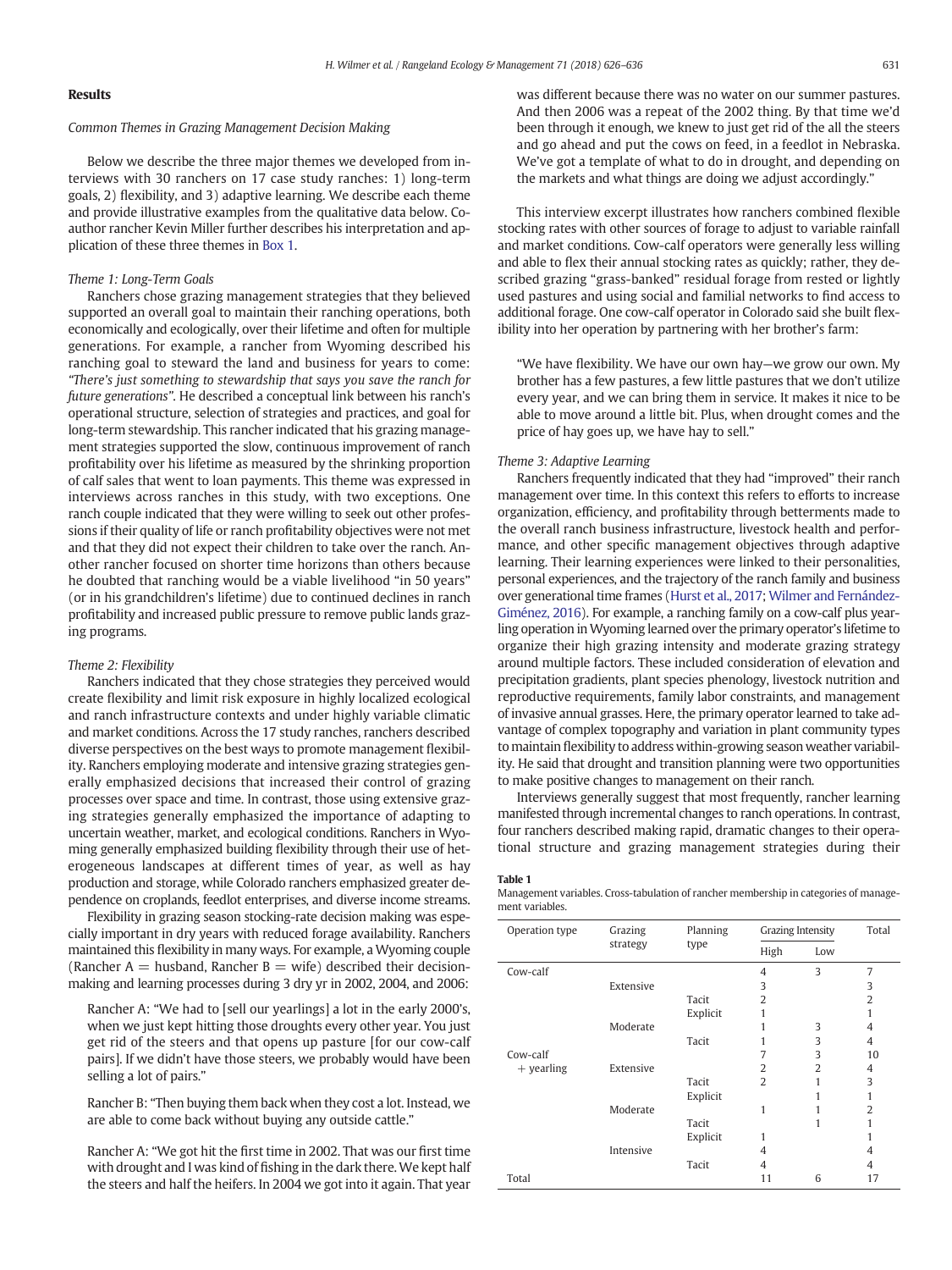

Figure 4. Plant species composition by grazing intensity. Top row: NMDS ordination plot shows the comparison of species composition by grazing intensity group. The centroid of each grazing intensity group is enclosed in a 95% confidence ellipse. Bottom row: We rotated the ordination so that axes NMDS GI was parallel to grazing intensity and added vectors for environmental variables significantly correlated ( $p < 0.05$ ) with the NMDS ordination (bottom left frame). Plots found closer to species (4-letter codes) have more relative abundance of that species in reduced-dimensional space. TM = mean growing season temperature (30-year normal), PPTSpring = proportion of growing season precipitation that falls in the spring (30-year normal). Species shown account for 73% of the Bray-Curtis dissimilarity between intensity groups (bottom right frame).

respective ranching careers. Kevin Miller [\(Box 1\)](#page-4-0) explains that the rate of ranch decision making varies across generations and within one rancher's tenure. Ranches that did make dramatic changes cited educational and social networks, drought, low market prices, and (in one case) loss of forage to fire as inspirations for dramatic change and "faster" learning.

#### Management Strategies

Repeated semistructured interviews documented on-the-ground management strategies ranchers used to maintain enterprise viability and stewardship of rangeland ecosystems (see [Table 1\)](#page-5-0). Our study identified seven ranches using extensive grazing, six moderate grazing strategies, and four intensive grazing strategies. Two ranches employing extensive duration, one ranch with moderate duration, and all intensive rotational strategies used explicit planning styles. Planning style was not clearly linked with rancher age or sex. We categorized 11 ranches as "high" grazing intensity and six as "low" grazing intensity. Seven were primarily cow-calf operations (including replacement heifers), and 10 included yearling herds in their cow-calf enterprises.

# Ecological Results

The NMDS ordination (stress = 0.138,  $k = 3$ , nonmetric  $R^2 = 0.98$ ) did not show distinct clustering of species composition for ranch grazing strategy or planning style management groups (Fig. 4 and Supplemental Material B). These categories were not significantly correlated with the NMDS ordination.

Categorizing ranches by grazing intensity did cluster ranches into distinct groups that differed in plant species composition ([Fig. 5\)](#page-7-0). The NMDS axis rotated to parallel with grazing intensity (Axis NMDS GI on [Fig. 5](#page-7-0) and [Table 1\)](#page-5-0) separated the "low" grazing intensity sites with a greater abundance of perennial cool-season grasses and sedges (P. smithii, Poa secunda, Carex spp., Hesperostipa comata, Elymus elemoides), perennial forbs (Astragalus/Oxytropis, Sphaeralcea coccinea), subshrubs (Chrysopsis villosa, Artemisia frigida), and annual forbs (Plantago patagonica, Leucocrinum montanum) from the "high" grazing intensity sites with a greater abundance of annual cool-season grasses (Bromus tectorum, Vulpia octoflora), an unpalatable perennial warmseason grass (Aristida longiseta), cacti (Opuntia polyacantha), and palatable warm-season grasses (B. dactyloides, Sporobolus cryptandrus).

Categorizing ranches by operation type (cow-calf or cow-calf plus yearling) groups also clustered ranches that differed in plant species composition [\(Fig. 6](#page-7-0)). The NMDS axis rotated parallel to operation type (NMDS OT on [Fig. 6](#page-7-0) and [Table 2\)](#page-8-0) separates cow-calf operations with a greater abundance of specific cool-season perennial grasses (P. smithii, P. secunda) and perennial forbs (Astragalus/Oxytropis) from cow-calf plus yearling operations with a greater abundance of subshrubs (A. frigida, Gutierrezia sarothrae), annual cool-season grasses (B. tectorum, V. octoflora), and annual forbs (P. patagonica, L. montanum).

Pair-wise comparison of (relative untransformed) rangeland functional group contributions to Bray-Curtis dissimilarity between management groups (Fig. 7) indicates that litter (LIT), Bouteloua (BOBU), bare ground (BARE), annual cool-season graminoids (ACSG), dead plants, and perennial cool-season graminoids, including sedge species (PCSG), together accounted for ~82%−83% of the Bray-Curtis dissimilarity between operation types and between grazing intensity groups.

# Discussion

Repeated rancher interviews provide insight into how ranchers make meaning of the complex world in which they must make decisions ([Sayre, 2004;](#page-10-0) [Atkinson and Delamont, 2006](#page-9-0); [Charmaz, 2006](#page-9-0)). Ranchers' emphasis on long-term goals (Theme 1) shows the value of maintaining ranching livelihoods and cultures for multiple generations to the ranchers we interviewed. It suggests they have developed planning horizons that align with the slow pace of ecological change and their limited ability to adjust long-term stocking rates. We interpret the linked social and ecological aspects of rancher goals as a reflection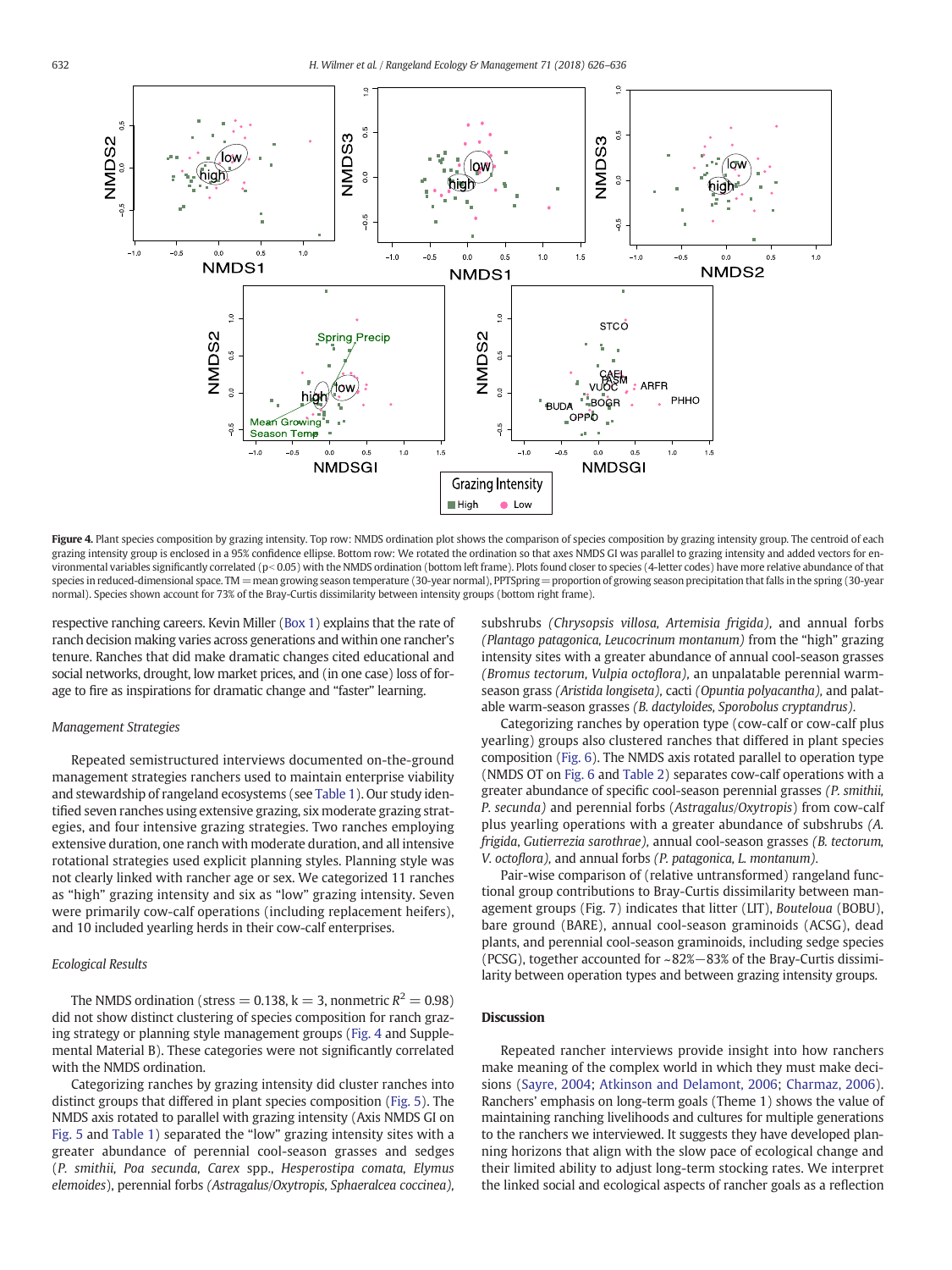<span id="page-7-0"></span>

Figure 5. Plant species composition by operation type. Top row: NMDS ordination plot shows the comparison of species composition by operation type. The centroid of each group is enclosed in a 95 % confidence ellipse. Bottom row: We rotated the ordination so that axes NMDS OT was parallel to operation type and added vectors for environmental variables significantly correlated ((p<0.05) with the NMDS ordination (bottom left frame). Plots found closer to species (4-letter codes) have more relative abundance of that species in reduced-dimensional space. TM = Mean growing season temperature (30-year normal). Species shown account for 74% of the Bray-Curtis dissimilarity between intensity groups (bottom right frame).

of ranchers' perception that "doing good" in terms of plant species composition has a mutually reinforcing relationship with livestock performance and financial "doing well" ([Derner et al., 2009](#page-9-0); [Dunn et al.,](#page-9-0) [2010;](#page-9-0) [Huntsinger et al., 2012;](#page-9-0) [Macchi et al., 2013;](#page-10-0) [Huntsinger and](#page-9-0)

[Oviedo, 2014](#page-9-0)). Ranchers' objectives for long-term ranch viability may also be a response by ranchers and their communities to broader cultural, economic, and land-use change at local and regional scales [\(Brunson](#page-9-0) [and Huntsinger, 2008](#page-9-0)).



Figure 6. Plant functional group cover. Comparison of mean cover of functional groups by management strategy arranged by descending contribution to Bray-Curtis dissimilarty between strategies. For operation type and grazing intensity, litter (LIT), Bouteloua (BOBU), bare ground (BARE), annual cool-season graminoids, (ACSG), dead plants, and perennial cool-season graminoids (PCSG) together accounted for 82% of the Bray-Curtis dissimilarity between ranches with only cow-calf herds and those with cow-calf and yearling herds. Error bars are 95% confidence intervals for overall group abundance. NOTE: the PCSG group here includes a wide range of species (see Supplemental Material A).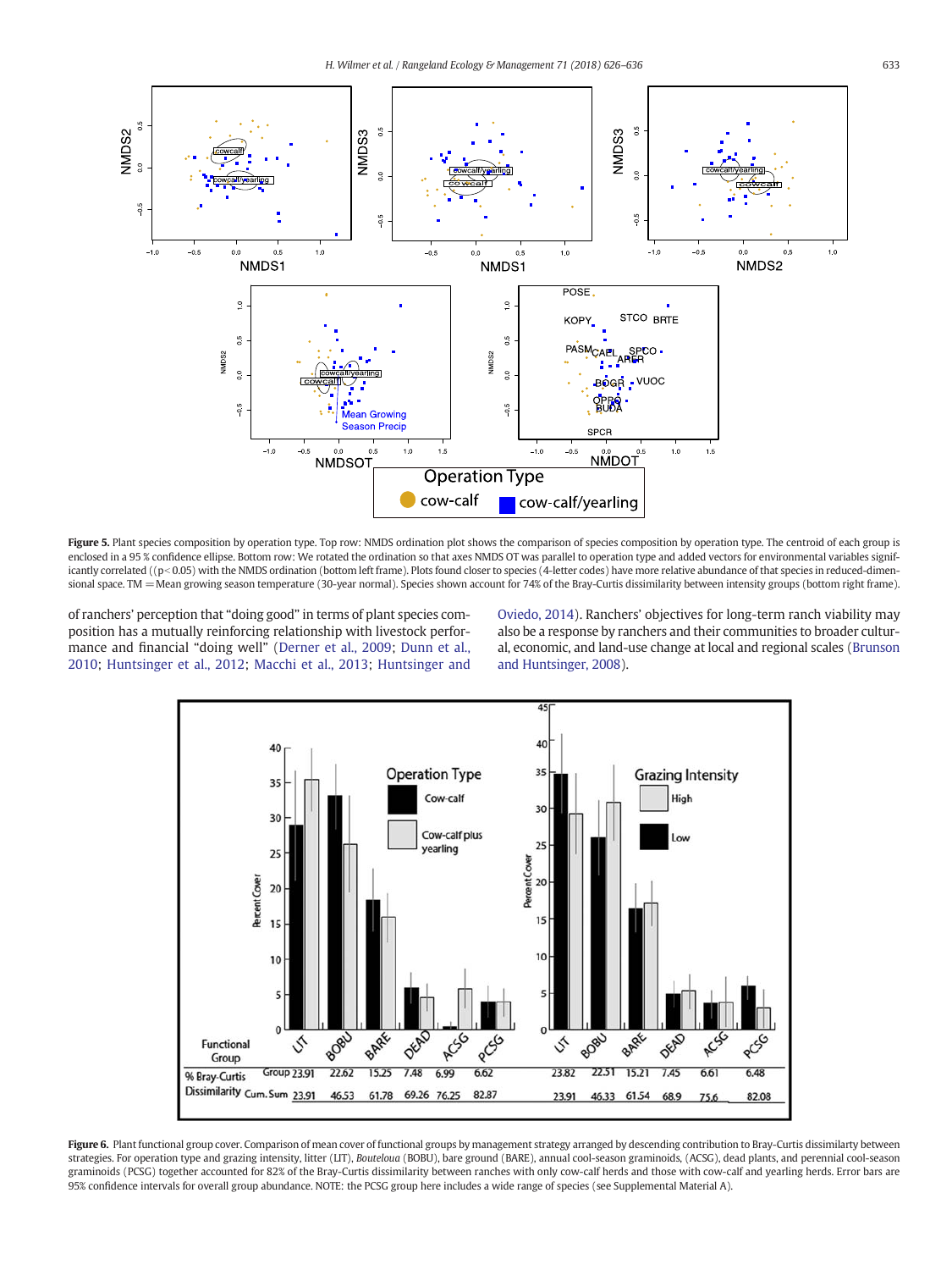#### <span id="page-8-0"></span>Table 2

Summary of model selection based on Akaike Information Criteria (AIC) for plots grouped by grazing intensity (GI).

| Model          | Fixed effects                   | AIC    | $\triangle$ AIC | Log likelihood |
|----------------|---------------------------------|--------|-----------------|----------------|
|                | $Clav + GI + PPT + MT$          | $-7.5$ | $\Omega$        | 10.74          |
| 2              | $Clav + GI + PPT + SP + MT$     | $-6.2$ | 1.29            | 11.09          |
| 3              | $Aspect + Clay + GI + PPT + MT$ | $-5.9$ | 1.58            | 10.95          |
| $\overline{4}$ | $Clav + GI + PPT + Slope + MT$  | $-5.9$ | 1.59            | 10.95          |
| 5              | $Clav + GI + PPT + SoilAg + MT$ | $-5.5$ | 1.98            | 10.75          |
| Null           | $PPT + MT + Aspect + Slope$     | 2.2    | 9.7             | 8.91           |
|                | $+ SP + Clav + SoilAg$          |        |                 |                |

SP indicates proportion of growing season precipitation that falls in the spring; PPT, total growing season precipitation; MT, mean growing season temperature; Clay, soil clay content (mean 0−20 cm); SoilAg, mean soil aggregate stability.

Flexibility (Theme 2) highlights rancher perceptions that maintaining the ability to modify decisions and management strategies was important to the success of their individual operations. Managers practicing moderate and intensive rotational grazing strategies emphasized the importance of infrastructure intensification for creating flexibility, an "intensification-for-flexibility" conceptual framing. We interpret the intensification-for-flexibility framing as a means to facilitate control, or limit variability, within complex ranching systems ([Holling and Meffe, 1996\)](#page-9-0), specifically through management actions perceived to change animal distribution, forage utilization, and species composition. Ranchers consistently emphasized flexibility as an important component to their decision making, but they were better able to build flexibility into their grazing strategies than into their stocking rate decisions. Markets are generally oversupplied with livestock during a drought but undersupplied when cow-calf producers buy back after a drought [\(Torell, 2010\)](#page-10-0). Ranchers also acknowledged the irreplaceable value of their herd genetics and knowledge of local pastures.

Ranchers' emphasis on adaptive learning (Theme 3) is an important aspect of their capacity to adapt to climate and economic variability ([Marshall and Smajgl, 2013](#page-10-0)). This theme also highlights the constraints path-dependent ranching operations face in adapting to climatic, economic, social, and ecological dynamics that are often beyond their control. Outreach and extension programs aimed at supporting adaptive decision making in semiarid rangelands will likely be more successful if they incorporate an understanding of rancher life courses and the long time scales (lifetimes and generations) on which managers grapple with social and ecological complexities [\(Hurst et al., 2017](#page-9-0)).

Differences in plant species composition between cow-calf and cowcalf plus yearling operations were associated with greater cover of annual cool season grasses and less cover of desirable, perennial coolseason grasses (e.g., P. smithii, P. secunda) on integrated cow-calf plus yearling operations. This likely resulted from 1) seasonally grazing pastures with yearlings at the same time each year, as moderate to heavy stocking rates reduce this perennial cool-season grasses [\(Hart, 1993;](#page-9-0) [Manley et al., 1997](#page-10-0); [Derner and Hart, 2007](#page-9-0); [Porensky et al., 2016](#page-10-0)) and 2) more rapid and consistent restocking of yearlings compared with

#### Table 3

Summary of model selection based on Akaike Information Criteria (AIC) for plots grouped by operation type (OT).

| Model          | Fixed effects                                           | AIC      | $\Delta$ AIC | Log likelihood |
|----------------|---------------------------------------------------------|----------|--------------|----------------|
| 1              | $Aspect + Clay + OT + SP + Slope$                       | $-22.5$  | $\Omega$     | 19.27          |
| 2              | $Aspect + Clay + OT + Slope$                            | $-21.5$  | 1.07         | 17.73          |
| 3              | $Aspect + Clay + OT + SP + Slope$<br>$+MT$              | $-21.4$  | 1.15         | 19.67          |
| $\overline{4}$ | Aspect + $Clav + OT + SP$                               | $-21.2$  | 1.29         | 17.62          |
| 5              | Aspect + $Clav$ + $OT$ + $SP$ + $Slope$<br>$+$ SoilAg   | $-20.9$  | 1.59         | 19.47          |
| Null           | $PPT + SP + MT + Aspect + Slope$<br>$+$ Clay $+$ SoilAg | $-11.11$ | 11.39        | 15.56          |

SP indicates proportion of growing season precipitation that falls in the spring; PPT, total growing season precipitation; MT, mean growing season temperature; Clay, soil clay content (mean 0−20 cm); SoilAg, mean soil aggregate stability.

cows following drought [\(Kachergis et al., 2014\)](#page-9-0), resulting in pastures receiving a cumulative greater grazing pressure. Cow-calf operators indicated that they had a limited ability to recover following destocking during drought and restocked slowly by retaining more heifers or purchasing additional females. Cow-calf ranchers typically reached their full stocking potential 3−4 yr following culling during drought conditions, while cow-calf plus yearling operators were able to fully restock in 1−2 yr. Because of the limited flexibility with stocking rates, cowcalf ranchers described creative means to cope with limited forage during dry times, including using social networks to access additional pastures, storing hay, and "banking" grass via planned resting or limited use of some pastures on the ranch [\(Kachergis et al., 2014](#page-9-0)).

An important aspect of this work is that we categorized ranch management variables on the basis of ranchers' self-reported practices over the past decade, though many had maintained similar stocking rates and operation types over longer periods. Therefore, there may be time lags in vegetation response to grazing management and/or legacy effects of past management that influence these results [\(Manley et al., 1997;](#page-10-0) [Teague et al., 2013](#page-10-0)).

Although we documented significant plant species compositional differences between the relative high versus relative low grazing intensity ranches, including differences in abundance of cool-season perennial grasses, we do not suggest that either relative grazing intensity group represents a "better" or more sustainable grazing strategy. From an economic perspective, both grazing intensity groups included ranches that have been financially successful for multiple decades, but we do not have data to conclude whether the ecological conditions we measured have been maintained over time, or how more cool-season annual grasses abundance found under higher grazing intensities will impact ranch viability over the long term. From an ecological perspective, variation among ranches in grazing management can be a valuable source of ecosystem heterogeneity within landscapes. For example, plant communities with taller, structurally more complex canopies provided by cool-season perennial grasses provide habitat for different species of native vertebrates than do the short, sparse canopies in communities dominated by warm-season shortgrasses [\(Thompson et al., 2008;](#page-10-0) [Derner et al., 2009](#page-10-0); [Augustine and Derner, 2015\)](#page-9-0). To the extent that variation among ranches in grazing management strategies contributes to variability in plant communities, it can also help to sustain habitats for a diverse suite of native faunal species in these rangeland ecosystems. Conversely, outreach efforts that emphasize a single grazing management strategy as being the "best" or most optimal strategy for a particular region could suppress plant community diversity, habitat heterogeneity, and biodiversity ([Fuhlendorf et al., 2012](#page-9-0)).

The implications of this investigation to the rotational grazing debate closely parallel those drawn from a much larger survey of California and Wyoming ranchers by [Roche et al. \(2015a, 2015b\)](#page-10-0). The ranchers that we interviewed had broadly adopted rotational grazing strategies, but they varied widely in pasture number and periods of grazing and rest and none of them conformed to the description of short-duration grazing systems (with grazing periods in the order of 1 to a few days). We envision that rancher diversity in the major components of the adaptive decision-making framework [\(Lubell et al., 2013\)](#page-10-0) would readily contribute to the development and implementation of the diverse grazing management strategies that we documented. Grazing management strategy did not modify vegetation composition independent of grazing intensity, which is consistent with the majority of experimental grazing research ([Briske et al., 2008](#page-9-0); [O'Reagain and Scanlan, 2013](#page-10-0)). The insights derived from these in-depth rancher interviews both provide greater understanding of the grazing system debate and further indicate that the gap between management and scientific knowledge may not be as great as previously assumed [\(Roche et al., 2015a, 2015b\)](#page-10-0).

# Implications

Large variation in grazing management strategies among the 17 case study ranches is consistent with well-documented diversity within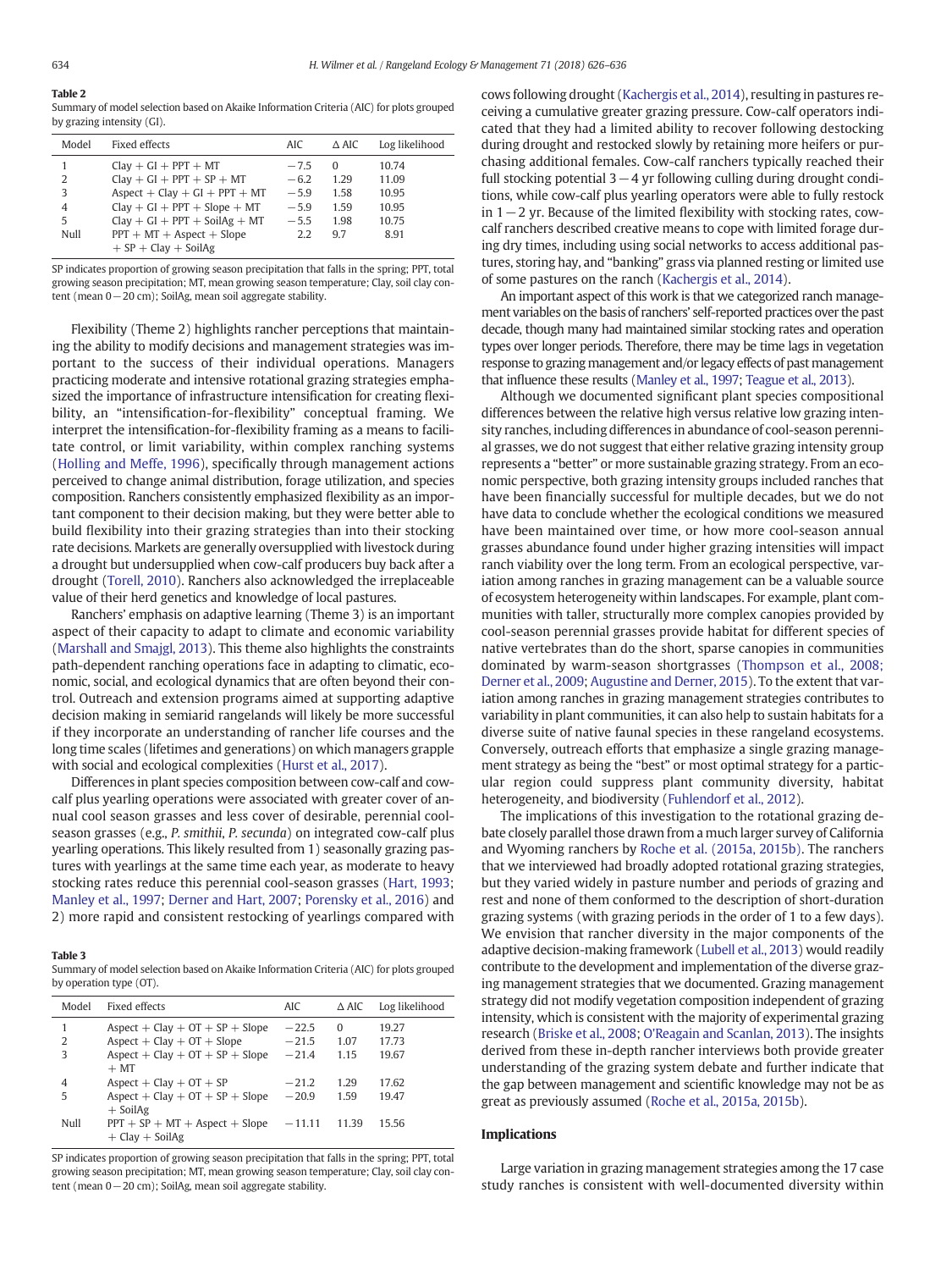<span id="page-9-0"></span>ranching communities (Kachergis et al., 2013a; [Marshall and Smajgl,](#page-10-0) [2013](#page-10-0); [Roche et al., 2015a\)](#page-10-0). We take this recognition of rancher diversity a step further by demonstrating that varied grazing management strategies may have only a minimal effect on ecological outcomes such as rangeland vegetation composition. Ranchers consistently emphasized flexibility as an important component to their decision making, but they were better able to build flexibility into their grazing strategies than into their stocking rate decisions. One important exception occurred between cow-calf and cow-calf enterprises that maintained yearling animals. Yearlings provide the ability to more rapidly restock following drought, resulting in pastures receiving a cumulative greater grazing pressure that modified community composition. An emergent benefit of varied grazing intensities among types of ranches is greater vegetation heterogeneity within the regional landscape.

Collectively, our results reflect the complexity of the social and ecological systems within which ranching enterprises function. Ranchers' intentions to achieve multiple long-term goals, manage with flexibility, and learn and adapt over time were primarily focused on grazing management strategy because these decisions take place at a scale where managers have the most capacity to act. However, stocking rate decisions are linked to socioeconomic scales that exist well beyond the family ranch, including sophisticated, globally integrated commodity markets, technological developments, agricultural policies and regulations, and broader geographic shifts in agricultural industries ([Turner,](#page-10-0) [1993;](#page-10-0) Hruska et al., 2017). This suggests that the emerging adaptive decision-making framework ([Lubell et al., 2013\)](#page-10-0) should be expanded to explicitly integrate cross-scale interactions between ranch-scale decision making and broader social, economic, and political dynamics as we further develop conceptual models for rangeland social-ecological systems.

Supplementary data to this article can be found online at [https://doi.](http://dx.doi.org/10.1016/j.rama.2017.08.001) [org/10.1016/j.rama.2017.08.001.](http://dx.doi.org/10.1016/j.rama.2017.08.001)

#### Acknowledgments

We thank rancher participants and Pam Freeman, biological technician. Thanks also to Ian Blackburn, Aramati Casper, Tanner Craigmile, Elisa Dolan, Rowan Gaffney, Clark Harshbarger, Ann Heckart, Nicole Kaplan, Alicia Meyers, Lauren Porensky, Randy Reichert, Monique Rocca, Josh Saunders, Kyler Sherry, Phil Turk, and seasonal field technicians.

#### References

- Atkinson, P., Delamont, S., 2006. [Rescuing narrative from qualitative research. Narrative](http://refhub.elsevier.com/S1550-7424(17)30089-1/rf0005) [Inquiry 16, 164](http://refhub.elsevier.com/S1550-7424(17)30089-1/rf0005)–172.
- Augustine, D.J., Booth, D.T., Cox, S.E., Derner, J.D., 2012. [Grazing intensity and spatial het](http://refhub.elsevier.com/S1550-7424(17)30089-1/rf0010)[erogeneity in bare soil in a grazing-resistant grassland. Rangeland Ecology & Manage](http://refhub.elsevier.com/S1550-7424(17)30089-1/rf0010)[ment 65, 39](http://refhub.elsevier.com/S1550-7424(17)30089-1/rf0010)–46.
- Augustine, D.J., Derner, J.D., 2015. [Patch burn grazing management in a semiarid grass](http://refhub.elsevier.com/S1550-7424(17)30089-1/rf0015)[land: consequences for pronghorn, plains pricklypear, and wind erosion. Rangeland](http://refhub.elsevier.com/S1550-7424(17)30089-1/rf0015) [Ecology & Management 68, 40](http://refhub.elsevier.com/S1550-7424(17)30089-1/rf0015)–47.
- Augustine, D.J., Derner, J.D., Milchunas, D., Blumenthal, D., Porensky, L.M., 2017. [Grazing](http://refhub.elsevier.com/S1550-7424(17)30089-1/rf0020) [moderates increases in C3 grass abundance over seven decades across a soil texture](http://refhub.elsevier.com/S1550-7424(17)30089-1/rf0020) [gradient in shortgrass steppe. Journal of Vegetation Science 28, 562](http://refhub.elsevier.com/S1550-7424(17)30089-1/rf0020)–572.
- Bates, D., Mächler, M., Bolker, B., Walker, S., 2015. [Fitting linear mixed-effects models](http://refhub.elsevier.com/S1550-7424(17)30089-1/rf0025) [using lme4. Journal of Statistical Software 67, 1](http://refhub.elsevier.com/S1550-7424(17)30089-1/rf0025)–48.
- Bement, R.E., 1969. [A stocking-rate guide for beef production on blue-grama range. Jour](http://refhub.elsevier.com/S1550-7424(17)30089-1/rf0030)[nal of Range Management 22, 83](http://refhub.elsevier.com/S1550-7424(17)30089-1/rf0030)–86.
- Bouyoucos, G.J., 1962. [Hydrometer method improved for making particle size analyses of](http://refhub.elsevier.com/S1550-7424(17)30089-1/rf0035) [soils. Agronomy Journal 54, 464](http://refhub.elsevier.com/S1550-7424(17)30089-1/rf0035)–465.
- Briske, D.D., Ash, A.J., Derner, J.D., Huntsinger, L., 2014. [Commentary: a critical assess](http://refhub.elsevier.com/S1550-7424(17)30089-1/rf0040)[ment of the policy endorsement for holistic management. Agricultural Systems](http://refhub.elsevier.com/S1550-7424(17)30089-1/rf0040) [125, 50](http://refhub.elsevier.com/S1550-7424(17)30089-1/rf0040)–53.
- Briske, D.D., Derner, J.D., Brown, J.R., Fuhlendorf, S.D., Teague, W.R., Havstad, K.M., Gillen, R.L., Ash, A.J., Willms, W.D., 2008. [Rotational grazing on rangelands: rec](http://refhub.elsevier.com/S1550-7424(17)30089-1/rf0045)[onciliation of perception and experimental evidence. Rangeland Ecology & Man](http://refhub.elsevier.com/S1550-7424(17)30089-1/rf0045)[agement 61, 3](http://refhub.elsevier.com/S1550-7424(17)30089-1/rf0045)–17.
- Briske, D.D., Sayre, N.F., Huntsinger, L., Fernandez-Gimenez, M., Budd, B., Derner, J.D., 2011. [Origin, persistence, and resolution of the rotational grazing debate: integrating](http://refhub.elsevier.com/S1550-7424(17)30089-1/rf0050) [human dimensions into rangeland research. Rangeland Ecology & Management 64,](http://refhub.elsevier.com/S1550-7424(17)30089-1/rf0050) [325](http://refhub.elsevier.com/S1550-7424(17)30089-1/rf0050)–334.
- Brunson, M.W., Burritt, E.A., 2009. [Behavioral factors in rotational grazing systems.](http://refhub.elsevier.com/S1550-7424(17)30089-1/rf0055) [Rangelands 31, 20](http://refhub.elsevier.com/S1550-7424(17)30089-1/rf0055)–25.
- Brunson, M.W., Huntsinger, L., 2008. [Ranching as a conservation strategy: can old](http://refhub.elsevier.com/S1550-7424(17)30089-1/rf0060) [ranchers save the New West? Rangeland Ecology & Management 61, 137](http://refhub.elsevier.com/S1550-7424(17)30089-1/rf0060)–147.
- Budd, B., Thorpe, J., 2009. Benefi[ts of managed grazing: a manager's perspective.](http://refhub.elsevier.com/S1550-7424(17)30089-1/rf0065) [Rangelands 31, 11](http://refhub.elsevier.com/S1550-7424(17)30089-1/rf0065)–14.
- Charmaz, K., 2006. [Constructing grounded theory: a practical guide through qualitative](http://refhub.elsevier.com/S1550-7424(17)30089-1/rf0070) [research. Sage Publications, London, England, p. 185](http://refhub.elsevier.com/S1550-7424(17)30089-1/rf0070).
- Creswell, J.W., 2012. [Qualitative inquiry and research design: choosing among](http://refhub.elsevier.com/S1550-7424(17)30089-1/rf0075) five ap[proaches. Sage Publications, Thousand Oaks, CA, USA, p. 395.](http://refhub.elsevier.com/S1550-7424(17)30089-1/rf0075)
- Daly, C., Halbleib, M., Smith, J.I., Gibson, W.P., Doggett, M.K., Taylor, G.H., Curtis, J., Pasteris, P.P., 2008. [Physiographically sensitive mapping of climatological temperature and](http://refhub.elsevier.com/S1550-7424(17)30089-1/rf9000) [precipitation across the conterminous United States. International Journal of Clima](http://refhub.elsevier.com/S1550-7424(17)30089-1/rf9000)[tology 28, 2031](http://refhub.elsevier.com/S1550-7424(17)30089-1/rf9000)–2064.
- Derner, J.D., Hart, R.H., 2007. Grazing-induced modifi[cations to peak standing crop in](http://refhub.elsevier.com/S1550-7424(17)30089-1/rf0080) [northern mixed-grass prairie. Rangeland Ecology & Management 60, 270](http://refhub.elsevier.com/S1550-7424(17)30089-1/rf0080)–276.
- Derner, J.D., Hart, R.H., Smith, M.A., Waggoner, J.W., 2008. [Long-term cattle gain responses](http://refhub.elsevier.com/S1550-7424(17)30089-1/rf0085) [to stocking rate and grazing systems in northern mixed-grass prairie. Livestock Sci](http://refhub.elsevier.com/S1550-7424(17)30089-1/rf0085)[ence 117, 60](http://refhub.elsevier.com/S1550-7424(17)30089-1/rf0085)–69.
- Derner, J.D., Lauenroth, W.K., Stapp, P., Augustine, D.J., 2009. [Livestock as ecosystem engi](http://refhub.elsevier.com/S1550-7424(17)30089-1/rf0090)[neers for grassland bird habitat in the western Great Plains of North America. Range](http://refhub.elsevier.com/S1550-7424(17)30089-1/rf0090)[land Ecology & Management 62, 111](http://refhub.elsevier.com/S1550-7424(17)30089-1/rf0090)–118.
- Dunn, B.H., Smart, A.J., Gates, R.N., Johnson, P.S., Beutler, M.K., Diersen, M.A., Janssen, L.L., 2010. Long-term production and profi[tability from grazing cattle in the northern](http://refhub.elsevier.com/S1550-7424(17)30089-1/rf0095) [mixed grass prairie. Rangeland Ecology & Management 63, 233](http://refhub.elsevier.com/S1550-7424(17)30089-1/rf0095)–242.
- Ellis, C., 2013. [The symbiotic ideology: stewardship, husbandry, and dominion in beef](http://refhub.elsevier.com/S1550-7424(17)30089-1/rf0100) [production. Rural Sociology 78, 429](http://refhub.elsevier.com/S1550-7424(17)30089-1/rf0100)–449.
- Epstein, H.E., Lauenroth, W.K., Burke, I.C., 1997. [Effects of temperature and soil texture on](http://refhub.elsevier.com/S1550-7424(17)30089-1/rf0105) [ANPP in the US Great Plains. Ecology 78, 2628](http://refhub.elsevier.com/S1550-7424(17)30089-1/rf0105)–2631.
- Fuhlendorf, S.D., Engle, D.M., Elmore, R.D., Limb, R.F., Bidwell, T.G., 2012. [Conservation of](http://refhub.elsevier.com/S1550-7424(17)30089-1/rf0110) [pattern and process: developing an alternative paradigm of rangeland management.](http://refhub.elsevier.com/S1550-7424(17)30089-1/rf0110) [Rangeland Ecology & Management 65, 579](http://refhub.elsevier.com/S1550-7424(17)30089-1/rf0110)–589.
- Gibson, W.J., Brown, A., 2009. [Working with qualitative data. Sage Publications, London, p. 222](http://refhub.elsevier.com/S1550-7424(17)30089-1/rf0115). Godínez-Alvarez, H., Herrick, J.E., Mattocks, M., Toledo, D., Van Zee, J., 2009. [Comparison of](http://refhub.elsevier.com/S1550-7424(17)30089-1/rf0120) [three vegetation monitoring methods: their relative utility for ecological assessment](http://refhub.elsevier.com/S1550-7424(17)30089-1/rf0120) [and monitoring. Ecological Indicators 9, 1001](http://refhub.elsevier.com/S1550-7424(17)30089-1/rf0120)–1008.
- Grissom, G., Steffens, T., 2013. [Case study: adaptive grazing management at Rancho Largo](http://refhub.elsevier.com/S1550-7424(17)30089-1/rf0125) [Cattle Company. Rangelands 35, 35](http://refhub.elsevier.com/S1550-7424(17)30089-1/rf0125)–44.
- Hamilton, T.W., Ritten, J.P., Bastian, C.T., Derner, J.D., Tanaka, J.A., 2016. [Economic impacts](http://refhub.elsevier.com/S1550-7424(17)30089-1/rf0130) [of increasing seasonal precipitation variation on Southeast Wyoming cow-calf enter](http://refhub.elsevier.com/S1550-7424(17)30089-1/rf0130)[prises. Rangeland Ecology & Management 69, 465](http://refhub.elsevier.com/S1550-7424(17)30089-1/rf0130)–473.
- Hart, R.H., 1993. Viewpoint: "invisible colleges" [and citation clusters in stocking rate re](http://refhub.elsevier.com/S1550-7424(17)30089-1/rf0135)[search. Journal of Range Management 41, 378](http://refhub.elsevier.com/S1550-7424(17)30089-1/rf0135)–382.
- Hart, R.H., Ashby, M.M., 1998. [Grazing intensities, vegetation, and heifer gains: 55 years](http://refhub.elsevier.com/S1550-7424(17)30089-1/rf0140) [on shorgrass. Journal of Range Management 51, 392](http://refhub.elsevier.com/S1550-7424(17)30089-1/rf0140)–398.
- Hart, R., Waggoner Jr., J., Dunn, T., Kaltenbach, C., Adams, L., 1988. [Optimal stocking rate](http://refhub.elsevier.com/S1550-7424(17)30089-1/rf0145) [for cow-calf enterprises on native range and complementary improved pastures.](http://refhub.elsevier.com/S1550-7424(17)30089-1/rf0145) [Journal of Range Management 41, 435](http://refhub.elsevier.com/S1550-7424(17)30089-1/rf0145)–441.
- Holechek, J.L., 1988. [An approach for setting the stocking rate. Rangelands 10, 10](http://refhub.elsevier.com/S1550-7424(17)30089-1/rf0150)–14.
- Holling, C.S., Gunderson, L.H., 2002. [Resilience and adaptive cycles. In: Gunderson, L.H.](http://refhub.elsevier.com/S1550-7424(17)30089-1/rf0155) [\(Ed.\), Panarchy: understanding transformations in human and natural systems. Is](http://refhub.elsevier.com/S1550-7424(17)30089-1/rf0155)[land Press, Washington, DC, USA, pp. 25](http://refhub.elsevier.com/S1550-7424(17)30089-1/rf0155)–62.
- Holling, C.S., Meffe, G., 1996. [Command and control and the pathology of natural resource](http://refhub.elsevier.com/S1550-7424(17)30089-1/rf0160) [management. Conservation Biology 10, 328](http://refhub.elsevier.com/S1550-7424(17)30089-1/rf0160)–337.
- Hruska, T., Toledo, D., Sierra-Corona, R., Solis-Gracia, V., 2017. Social–[ecological dynamics](http://refhub.elsevier.com/S1550-7424(17)30089-1/rf0165) [of change and restoration attempts in the Chihuahuan Desert grasslands of Janos Bio](http://refhub.elsevier.com/S1550-7424(17)30089-1/rf0165)[sphere Reserve, Mexico. Plant Ecology 218, 1](http://refhub.elsevier.com/S1550-7424(17)30089-1/rf0165)–14.
- Huntsinger, L., Oviedo, J.L., 2014. [Ecosystem services are social-ecological services in a tra](http://refhub.elsevier.com/S1550-7424(17)30089-1/rf0170)[ditional pastoral system: the case of California's Mediterranean rangelands. Ecology](http://refhub.elsevier.com/S1550-7424(17)30089-1/rf0170) [and Society 19, 8](http://refhub.elsevier.com/S1550-7424(17)30089-1/rf0170).
- Huntsinger, L., Sayre, N.F., Wulfhorst, J.D., 2012. [Birds, beasts and bovines: three cases of](http://refhub.elsevier.com/S1550-7424(17)30089-1/rf0175) [pastoralism and wildlife in the USA. Pastoralism: Research, Policy and Practice 2, 1](http://refhub.elsevier.com/S1550-7424(17)30089-1/rf0175).
- Hurst, K., Ramsdell, C., Sorice, M., 2017. [A life course approach to understanding social](http://refhub.elsevier.com/S1550-7424(17)30089-1/rf0180) [drivers of rangeland conversion. Ecology and Society 22, 1](http://refhub.elsevier.com/S1550-7424(17)30089-1/rf0180).
- Irisarri, J.G., Derner, J.D., Porensky, L.M., Augustine, D.J., Reeves, J.L., Mueller, K.E., 2016. [Grazing intensity differentially regulates anpp response to precipitation in North](http://refhub.elsevier.com/S1550-7424(17)30089-1/rf0185) [American semiarid grasslands. Ecological Applications 26, 1370](http://refhub.elsevier.com/S1550-7424(17)30089-1/rf0185)–1380.
- Joyce, L.A., Briske, D.D., Brown, J.R., Polley, H.W., McCarl, B.A., Bailey, D.W., 2013. [Climate](http://refhub.elsevier.com/S1550-7424(17)30089-1/rf0190) [change and North American rangelands: assessment of mitigation and adaptation](http://refhub.elsevier.com/S1550-7424(17)30089-1/rf0190) [strategies. Rangeland Ecology & Management 66, 512](http://refhub.elsevier.com/S1550-7424(17)30089-1/rf0190)–528.
- Kachergis, E., Derner, J.D., Cutts, B.B., Roche, L.M., Eviner, V.T., Lubell, M.N., Tate, K.W., 2014. Increasing fl[exibility in rangeland management during drought. Ecosphere 5](http://refhub.elsevier.com/S1550-7424(17)30089-1/rf0195) [art77-art77.](http://refhub.elsevier.com/S1550-7424(17)30089-1/rf0195)
- Kachergis, E., Derner, J., Roche, L., Tate, K., Lubell, M., Mealor, R., Magagna, J., 2013. [Char](http://refhub.elsevier.com/S1550-7424(17)30089-1/rf0200)[acterizing Wyoming ranching operations: natural resource goals, management prac](http://refhub.elsevier.com/S1550-7424(17)30089-1/rf0200)[tices and information sources. Natural Resources 4, 45](http://refhub.elsevier.com/S1550-7424(17)30089-1/rf0200)–54.
- Kruskal, J.B., 1964. [Nonmetric multidimensional scaling: a numerical method.](http://refhub.elsevier.com/S1550-7424(17)30089-1/rf0210) [Psychometrika 29, 115](http://refhub.elsevier.com/S1550-7424(17)30089-1/rf0210)–129.
- Lauenroth, W.K., Burke, I.C., 2008. [Ecology of the shortgrass steppe: a long-term perspec](http://refhub.elsevier.com/S1550-7424(17)30089-1/rf0215)[tive. Oxford University Press, Oxford, England](http://refhub.elsevier.com/S1550-7424(17)30089-1/rf0215).
- Lauenroth,W.K., Burke, I.C., Gutmann, M.P., 1999. [The structure and function of ecosystems in](http://refhub.elsevier.com/S1550-7424(17)30089-1/rf0220) [the Central North American grassland region. Great Plains Research 9, 223](http://refhub.elsevier.com/S1550-7424(17)30089-1/rf0220)–259.
- Lauenroth, W.K., Sala, O.E., 1992. [Long-term forage production of North American](http://refhub.elsevier.com/S1550-7424(17)30089-1/rf0225) [shortgrass steppe. Ecological Applications 2, 397](http://refhub.elsevier.com/S1550-7424(17)30089-1/rf0225)–403.
- Lincoln, Y.S., Guba, E.G., 1986. [But is it rigorous? Trustworthiness and authenticity in nat](http://refhub.elsevier.com/S1550-7424(17)30089-1/rf0230)[uralistic evaluation. New Directions for Evaluation 1986, 73](http://refhub.elsevier.com/S1550-7424(17)30089-1/rf0230)–84.